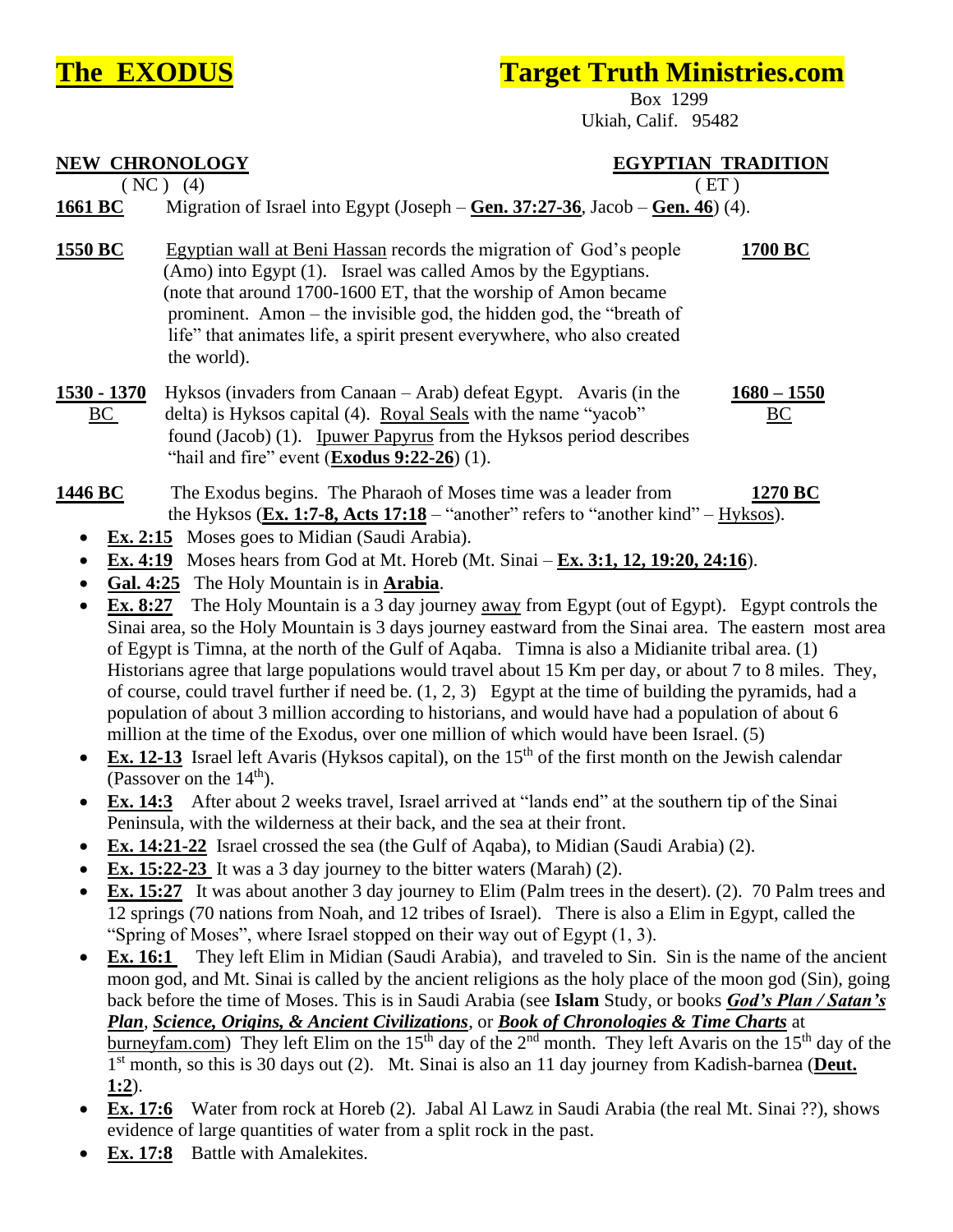- **Ex. 18:5** Moses joined by wife, and boys, and Jethro, from Midian (Saudi Arabia).
- $\overline{Ex}$ . 19:1 They arrive at Mt. Sinai on "the very day" of the 3<sup>rd</sup> month. The "very day" is the first day of the month, so they are 45 days out.
- **Ex. 32** The alter calf (2). Jabal Al Lawz in Saudi Arabia shows evidence of a large altar for a calf.
- **Ex. 19:12,23** Boundary markers are set up around the mountain (2). Markers exist every 400 yards at Jabal Al Lawz in Saudi Arabia.
- **Ex. 20:24** Alter (2). An altar exists 12 feet by 12 feet at Jabal Al Lawz in Saudi Arabia.
- **Ex. 20:25** The alter site at the Holy Mountain (2). An altar site exists 50 feet by 50 feet at Jabal Al Lawz with untouched, uncarved stones.
- **Ex. 24:4** 12 stone pillars (2). There are round marble stone pillars at Jabal Al Lawz.
- **1 Kg. 19:8, 13** Elijah went to a cave on the Holy Mt. Sinai (2). A large cave is located on Jabal Al Lawz in Saudi Arabia.
- **Ex. 19:18** Fire on top of Mt. Sinai (2). There is burnt stone all over the top of Jabal Al Lawz, and it is **not** volcanic. The real Mt. Sinai ??

| 1370 BC        | Hyksos defeated by Pharaoh Ahmosis (Ahmose). Stele of Ahmosis<br>(Ahmose) at the Cairo Museum lists a one god reference, and lists events<br>similar to the 10 plagues of Moses (Ahmosis is seen as the deliverer of<br>Egypt, just as Moses is seen as the deliverer of Israel). $(1)$ It is possible<br>that Israel left "One God" influence on the minds of the Egyptian rulers. | 1550 BC |
|----------------|-------------------------------------------------------------------------------------------------------------------------------------------------------------------------------------------------------------------------------------------------------------------------------------------------------------------------------------------------------------------------------------|---------|
| <b>1320 BC</b> | Battle of Megiddo by Prince (not Pharaoh yet) Thutmose III (Egypt's<br>greatest warrior king). Egypt takes control of Canaan. Egypt's army<br>traveled from Egypt (south), to the (north) Syria (4).                                                                                                                                                                                |         |
| 1050 BC        | After the Hyksos, Akhenaton (Amenhotep IV) imposes "One God"<br>(RA) worship, and this lasts for his reign only (4). It is probable that<br>God's influence from the plagues and Moses is still felt in Egypt.                                                                                                                                                                      | 1367 BC |

## **REFERENCES :**

- 1 Cameron, James, "*The Exodus Decoded*", History Channel Documentary, AAE 76731, 2006
- 2 Cornuke, Robert, Williams, Larry, "*The Real Mt. Sinai*", Reel Productions, 2001
- 3 Jacobovici, Simcha, "*The Naked Archeologist*", CAP TCU Productions Ltd., 2006

4 – Rohl, David M., "*Pharaohs and Kings*", 2002

5 – Chittick, Donald E. Phd.,"*The Puzzle of Ancient Man*", Creation Compass, Oregon, 2006, pg. 132

## **Target Truth Ministries.com**